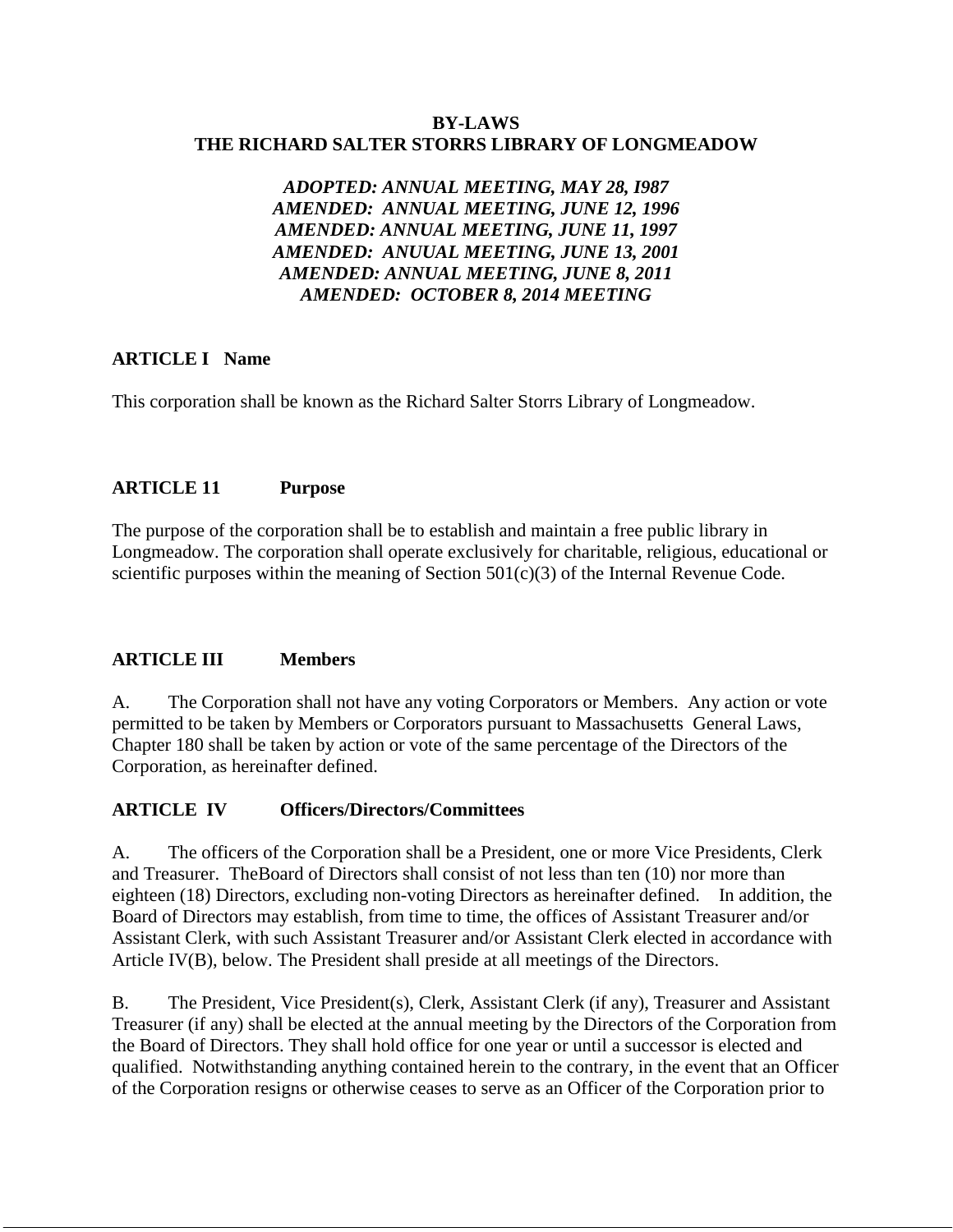the expiration of such Officer's term, the Board of Directors may elect a successor Officer, who shall hold office until the next annual meeting of the Directors of the Corporation.

C. Directors shall be elected for a term of three years. Prior to the expiration of each Director's term, the Executive Committee shall determine whether any eligible Director wishes to seek an additional three year term. Directors in office at the time of adoption of this provision shall continue in office for the remaining years of the term for which he or she was elected. Thereafter, the new or returning Directors (those who are reaching the conclusion of their three year term) shall be elected at the annual meeting of Directors by a majority of the Directors then in office. Terms of approximately one-third of the directors will expire at each annual meeting of Directors. The Directors shall use their best efforts to attend all meetings of the Board of Directors.

D. The Directors shall hold their offices until others are chosen and qualified in their stead. The Chairperson of the Board of Selectmen, the Chairperson of the School Committee and the Town Clerk shall be non-voting members of the Board of Directors.

E. The Board of Directors shall exercise all the powers of the corporation and a majority of the Directors (one half of the then-total number plus one) shall constitute a quorum for transaction of business at any meeting of the Board. A lesser number may adjourn any meeting from time to time and the meeting may be held as adjourned without further notice. The Clerk of the corporation shall be the Clerk of the Board of Directors and record the minutes of its meetings in the record book of the corporation.

F. The Board of Directors may appoint an Executive Committee which shall have authority to exercise the powers of the Board of Directors between meetings of the Board of Directors.The Board of Directors shall appoint a Finance Committee, a Property Committee, a Nominating Committee, and such other ad hoc committees as it may from time to time deem advisable, and may define powers and duties of such committees.

# **ARTICLEV Meetings/Voting**

A. Annual meetings of Directors of the Corporation shall be held on the second Wednesday in June at an hour and place determined by the Board of Directors. Any action required or permitted at the annual meeting may be taken at a special meeting in lieu of the annual meeting.

At the annual meeting, reports of the President, Treasurer, and Library Director shall be read and made a part of the record of this Corporation. Any vacancy in the Board of Directors shall be filled by election at said meeting; officers shall be elected by the Directors; and any other business that may properly come before said meetings may be transacted.

Special meetings of Directors of the Corporation may be called by the President or a majority of the Board of Directors, and shall be called by the Clerk upon written application of three or more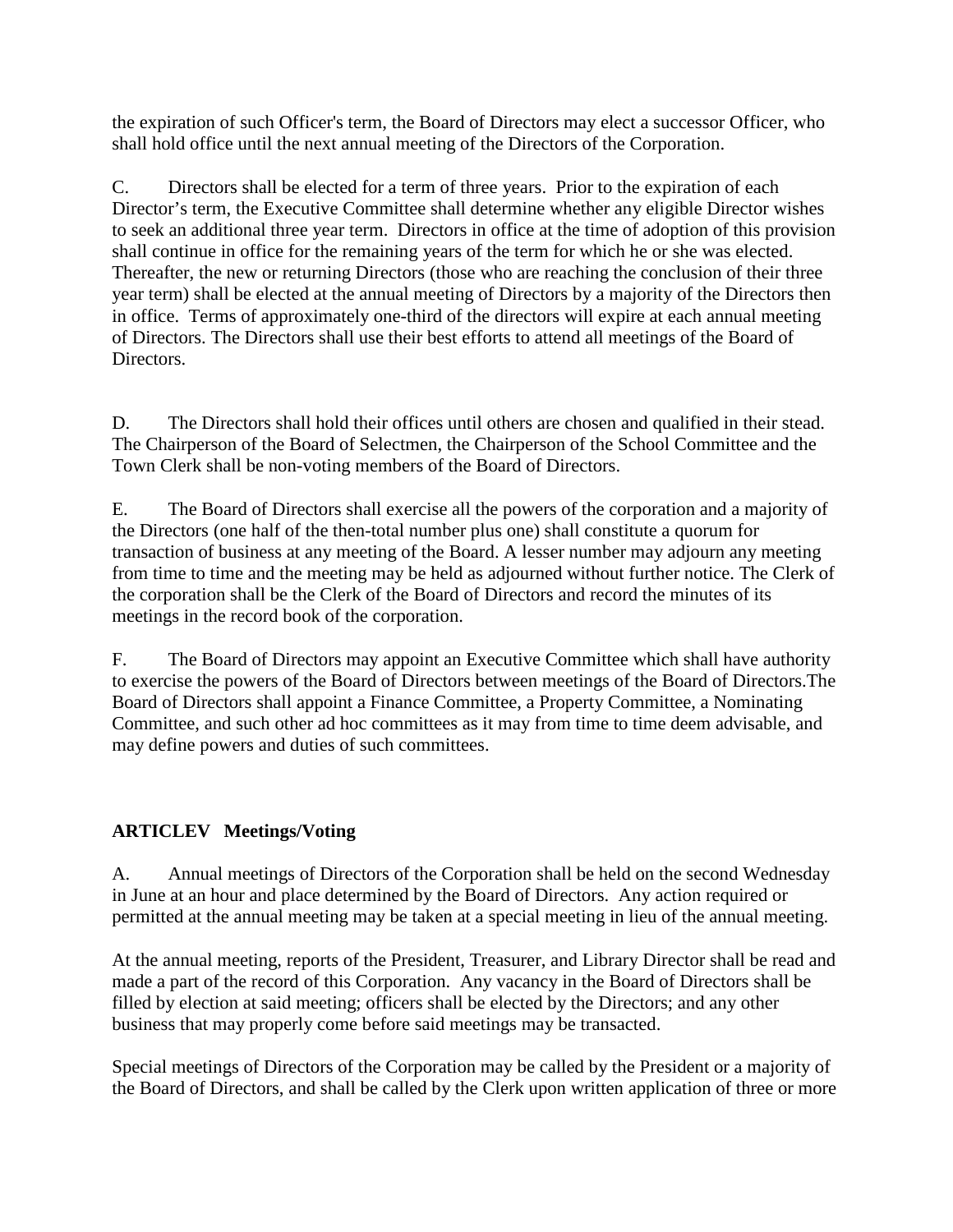Directors stating the time, place and purpose of the meeting.

B. Regular meetings of the Board of Directors shall be held at such places, within or without the Commonwealth of Massachusetts, and at such times as the Board of Directors may by vote from time to time determine. No notice shall be required for any regular meeting held at a time and place fixed in advance by the Board of Directors, if notice of the times and places so fixed for regular meetings shall have been given, within the same calendar year, in writing to each Director by leaving such notice with him or her or at his or her residence or usual place of business, or by mailing it, postage prepaid, addressed to such Director at his or her address as it appears upon the books of the corporation.

C. Special meetings of the Board of Directors may be held at any time and at any place within the Commonwealth of Massachusetts, when called by the President or by two (2) or more Directors, reasonable notice thereof being given to each Director by the Clerk, or, in case of the death, absence, incapacity, or refusal of the Clerk, by the officer or Directors calling the meeting, or at any time without call or formal notice, provided all the Directors are present or waive notice thereof by a writing that is filed with the records of the meeting. In any case, it shall be deemed sufficient notice to a Director to send notice by mail at least forty-eight (48) hours, or by electronic mail at least twenty four (24) hours before the meetingaddressed to him or her at his or her usual or last known business or residence address or at the electronic mail address provided by the Director to the Board.

D. All votes to be taken at any meetings of the Board of Directors shall be by voice vote. Members of the Board of Directors may participate and vote at meetings by telephonic conference, if because of special circumstances the Director cannot participate in person. Voting may also be conducted by electronic mail circulated to all members of the Board of Directors when a voice vote and/or meeting is not practical under the circumstances. In such event, the President or the Clerk will notify all members of the need for the vote and, after the results of the vote from a quorum of the Directors, the President or Clerk will provide the results of the vote and said vote will be ratified and documented in the Minutes of the next scheduled meeting of the Board.

E. A vote of the majority of the quorum at any meeting shall be required for any resolution, election or other item upon which a vote shall be cast. Notwithstanding the foregoing, the Bylaws may only be amended, altered or repealed by an affirmative vote of not less than two thirds of the then-total membership of the Board of Directors, following not less than fourteen (14) days prior notice of any such amendment, alteration or revision.

# **ARTICLE VI Vacancies**

A. Any Director or Officer may resign at any time by delivering his or her resignation in writing to the President or Clerk or to a meeting of the Board of Directors. The Board of Directors may, by vote at any meeting called for the purpose, remove from office any Director,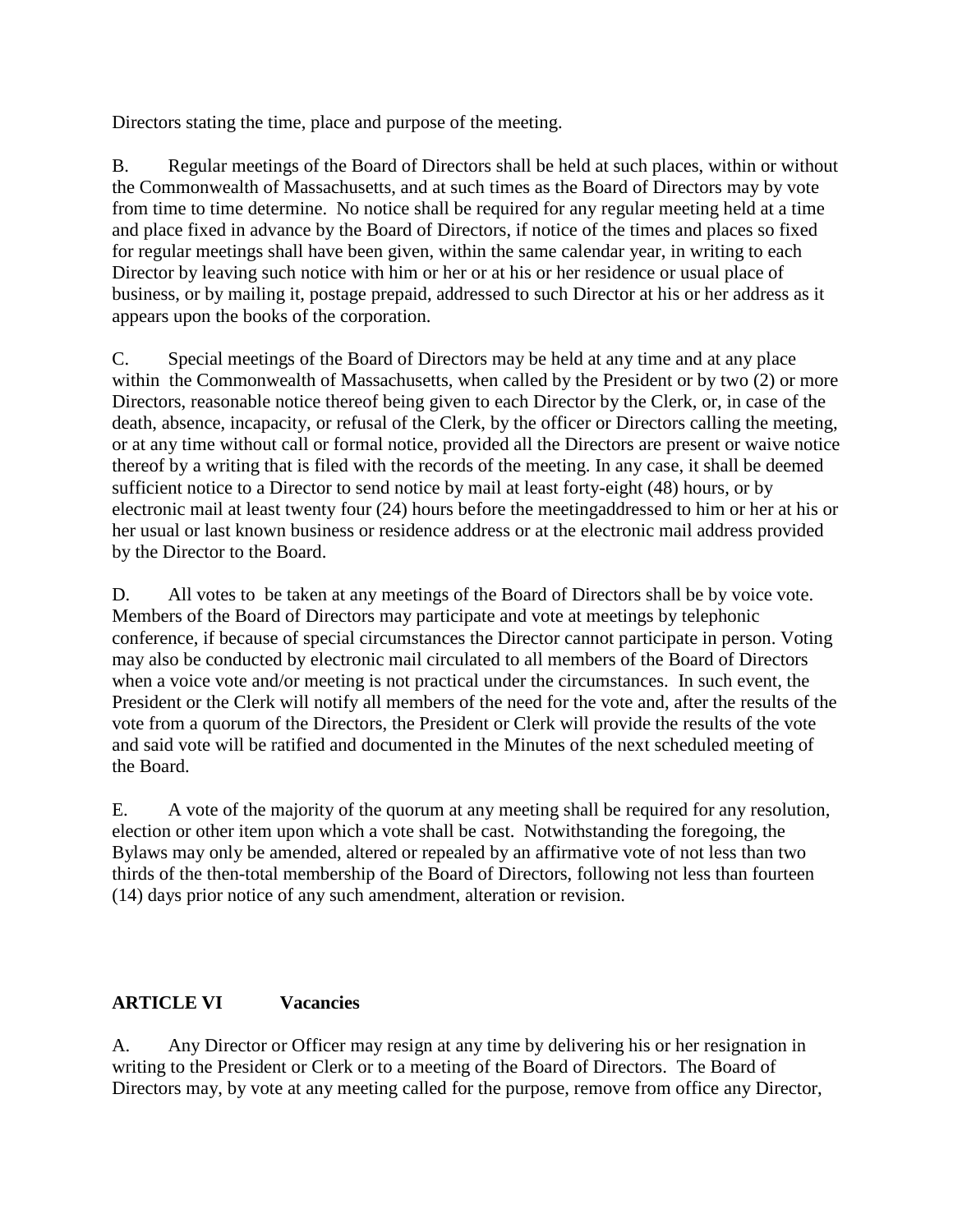with cause, by a two-thirds (2/3) vote of those Directors present.

B. If the office of any Director becomes vacant, by reason of death, resignation, removal, disqualification or otherwise, a replacement may be elected by the Board of Directors at a meeting called for that purpose, which may be the same meeting at which a former holder of such office was removed. If the position of any officer thus becomes vacant, the Board of Directors may elect a replacement at any meeting, by vote of a majority of the Directors present and voting. Each such replacement shall hold office until the next annual meeting of the Directors of the Corporation. The Board of Directors shall have and may exercise all its powers notwithstanding the existence of one (1) or more vacancies in its number as fixed by the members, provided there be at least two (2) Directors in office.

## **ARTICLE VII Indemnification**

In addition to any other rights to which any such person may be entitled by contract or otherwise under law, the Corporation shall indemnify, defend and save harmless any person and his or her heirs, executors and administrators against any cost, expense (including attorney's fees and amounts paid in settlement), fine, penalty, judgment or liability reasonably incurred by or imposed upon such person in connection with any action, suit or proceeding, civil or criminal, to which such person may be made a party or with which such person shall be threatened, by reason of such person being or having been a Director or Officer, of the Corporation or serving or having served in any such capacity in any other organization at the request of the Corporation unless with respect to any matter such person shall have been adjudicated in any proceeding not to have acted in good faith in the reasonable belief that his action was in the best interests of the Corporation.

## **ARTICLE VIII Parliamentary Authority**

The rules contained in Robert's Rules of Order Newly Revised shall govern the Corporation in all cases to which they are applicable and in which they are not inconsistent with these bylaws.

## **ARTICLE IX. Prohibited Activities, Distribution, Dissolution**

1 No part of the net earnings of the Corporation shall inure to the benefit of, or be distributable to its members, Directors, Officers, or other private persons, except that the corporation shall be authorized and empowered to pay reasonable compensation for services rendered and to make payments and distributions in furtherance of the purposes as set forth in Article II hereof. No substantial part of the activities of the corporation shall be the carrying on or propaganda, or otherwise attempting to influence legislation, and the corporation shall not participate in, or intervene in (including the publishing or distribution of statements) any political campaign on behalf of or in opposition to any candidate for public office.